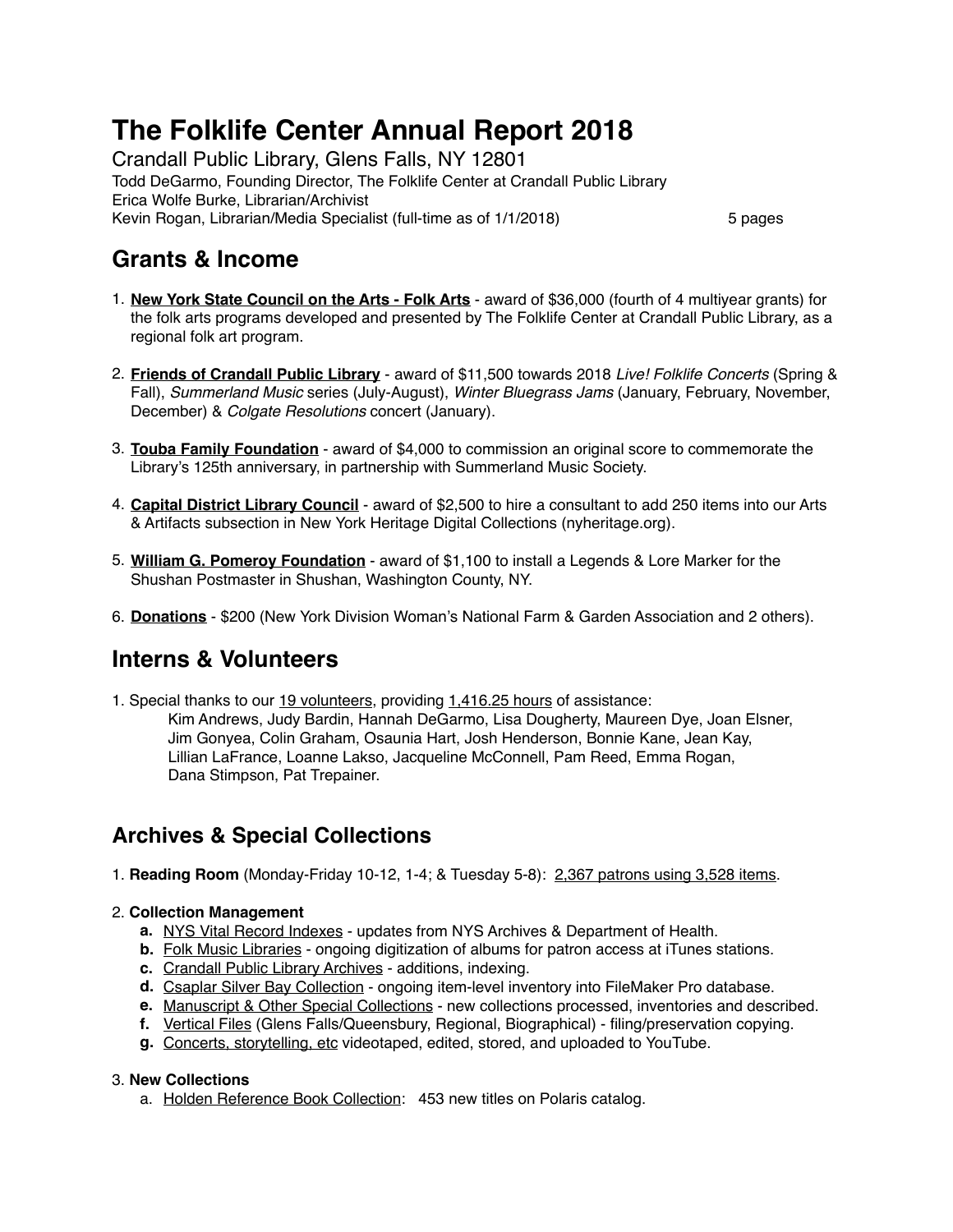- b. Special Titles & Other Publications
	- i. Richard Carella Poetry additions.
	- ii. *Champlain Valley Fiddlers* (LP) donated by Maury Thompson.
	- iii. Assorted titles from Lake George Library deaccessions.
	- iv. Assorted titles donated by Herbert B. Hudnut, Jr.
	- v. Hartford High School Yearbook.
	- vi. Newspapers, *Northern Post*, Salem, NY, 1805-1807 (16 issues).
	- vii. *Modern Wonderworks* 150 book classroom library in box, circa 1935.

viii.Magazines, *Saratoga Living*, 1999-2017 (57 issues) donated by the publisher.

- c. Manuscript Collections
	- i. American Association of University Women/Adirondack Chapter additions.
	- ii. Joseph S. Goren World War I Documents.
	- iii. Lee Family Collection, donated by A.J. Davidson.
	- iv. Sunny Buchman Collection additions.
	- v. Photograph of Glens Falls Academy basketball team, donated by Rachel Clothier.
	- vi. Cary Genealogy by Joyce Cary, donated by her son Michael Cirino-Cary.
	- vii. Anne LaBastille Writings, donated by Anne Brennan from the estate of Anne LaBastille.
- d. Folk Art Collections
	- i. Barrels (5 & 2.5 gal) by master cooper Robert Hockert, US Barrel LLC, Wilmington, NY.
	- ii. Stitch Buffalo handicrafts (3) by new immigrants from Bhutan.
	- iii. Balsam pillows (3) by Kathleen Herrick, Indian Lake, NY.
	- iv. Standard Supply souvenir pennants of the Adirondacks, Otter Lake, NY (6).
	- v. Free Tibet pennant, gift of musician Techung, Lake Placid, NY.
- e. Art & Objects Collections
	- i. Grey Villet Photographs (3), *Life* (mag) photographer, donated by Barbara Villet, Shushan, NY.
	- ii. Plein air oil painting, *County Rte 61 Battenville Bridge* by Matt Chinian, Cambridge, NY.
	- iii. Plein air watercolor painting, *Crandall Library* by Tom Ryan, donated by the artist.
	- iv. Richard Cavanolo Photographs (3) donated by the photographer, Mechanicville, NY.
	- v. First Day of Issue: Dedication of Glens Falls Airport, May 19, 1938, donated by Peter Benoit.

## **Folklife Gallery**

- 1. **Rights, Race & Revolutions: A Portrait of LIFE in 1960s by Grey Villet** extended to January 31.
- 2. **Crandall Public Library Celebrates 125 Years**  a new original exhibition taking a look at the people, programs, and buildings that made the Library a special place for the greater Glens Falls community over the generations. Also, celebrating 25 years of the Folklife Center with displays of programs and *Folk Arts from the Trees*. All on display January to December 2018.
- 3. **The Folklife Center celebrates 25 years** as a department of Crandall Public Library, created by the Board of Trustees on July 23, 1993. To commemorate the occasion, we have adopted a new logo, inspired by the Library's original benefactor, Henry Crandall who used the 5-pointed star as his log mark to distinguish his logs at the end of the spring river drive to Glens Falls. Todd DeGarmo writes about the origins of the new logo in his "Editor's Column" in *Voices: The Journal of New York Folklore* double issue, 2018.
- 4. **Social Justice Revisited by Betty LaDuke** traveling exhibition featuring 5 decades of artwork raising questions about personal and political relationships concerning how we live, what we have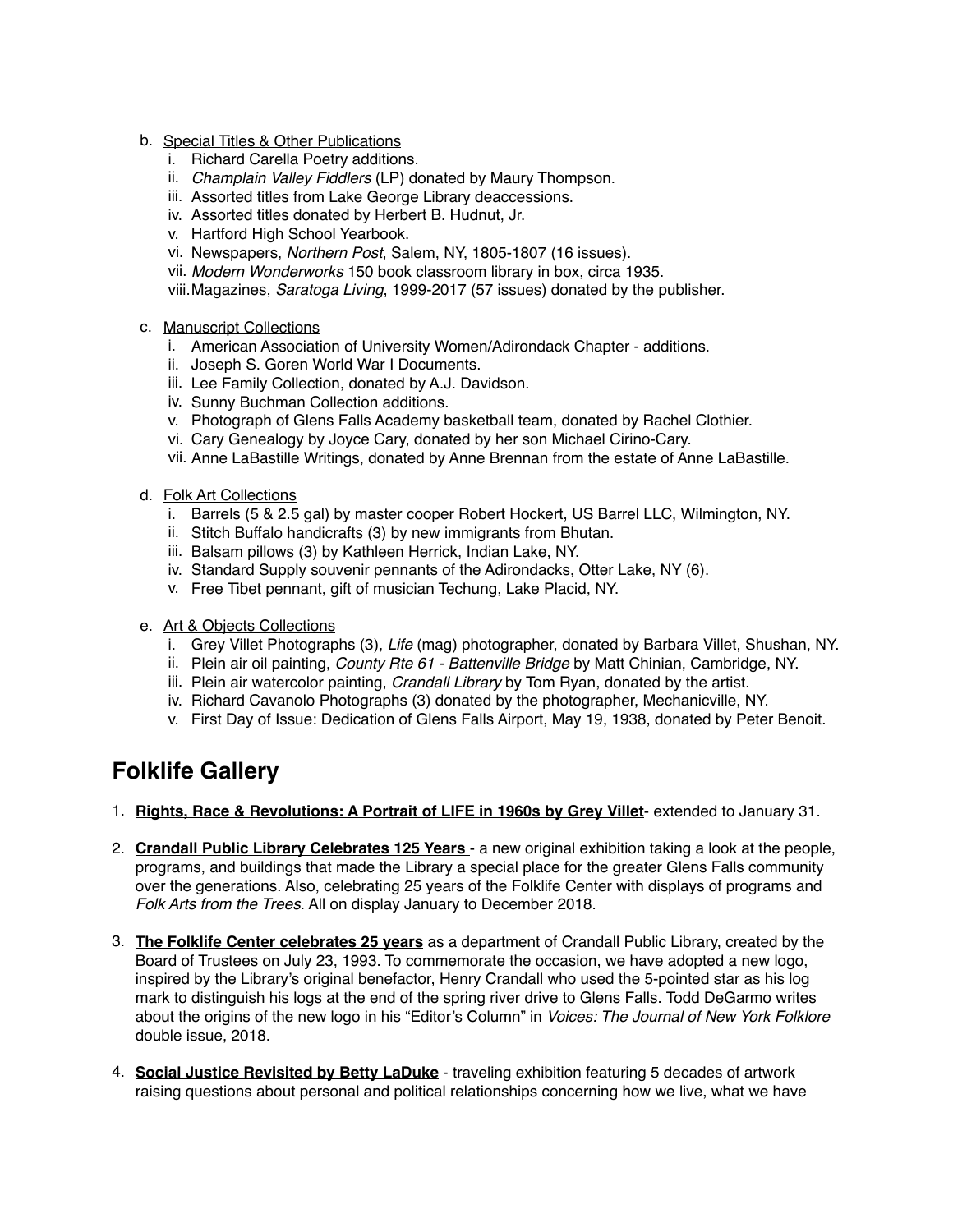done, and what we need to do individually and collectively for peace and global survival, on display December 13 to April 30, 2019.

#### **Cultural Programs - (music, storytelling, workshops, presentations)**

#### 1. **YouTube: The Folklife Center at Crandall Public Library**

- a. 250 subscribers, 348 videos, 113,107 views as of December 31, 2018.
- b. Our own original content organized into the following playlists (# of videos in each):
	- i. Live! Folklife Concerts (170)
	- ii. Do Tell: Learning to Perform Personal Stories (51)
	- iii. Battenkill Inspired (30)
	- iv. Colgate Resolutions (27)
	- v. Summerland Music Society (17)
	- vi. Portraits: Documentary Shorts (16)
	- vii. Live! Storytelling (15)
	- viii.Around the Library (11)
	- ix. Folklife Gallery Exhibitions (6)
	- x. Special Collections & Archives (2)
	- xi. Folklife After Hours (2)
	- xii. Empire City Stories (1)
- c. Also features subscription to 14 organizations with folklife interest
- 2. **Colgate Resolutions Live!** second annual visit by this co-ed a cappella group, January 18, 5 pm, funded in part by the Friends of Crandall Public Library, with the entire free concert recorded live and added to our YouTube page; 100 attendees.
- 3. **Winter Bluegrass Jam** a musical series for pickers and listeners alike, hosted by Alan Epstein, sponsored by the Folklife Center on the 3rd Thursdays (January, February) and 2nd Thursdays (November, December) of the winter months, 6:30 to 8:30 pm:
	- a. January 18 25 musicians + 50 listeners
	- b. February 15 25 musicians + 46 listeners
	- c. November 8 20 musicians + 40 listeners
	- d. December 13 27 musicians + 60 listeners.
- 4. **Family History One-to-One** drop-in, personalized help with volunteer genealogist Lisa Dougherty 3rd Wednesday of the month (January to December) 10 am-noon, 45 individual consultations.
- 5. **Live! Folklife Concert Series**, featured 12 live concerts in the Spring, and 6 concerts in the Fall, free to the public, thanks to funding from the Friends of Crandall Public Library (who also distribute our publicity bookmarks at their book sales) and the New York State Council on the Arts-Folk Arts Program. All are on Thursdays, 7 to 9 pm (doors open 6:30) in the Community Room with portable stage & sound system, digital video recorded with 3 cameras for the archives, with 2 or 3 songs from each concert posted to our YouTube channel, *The Folklife Center at Crandall Public Library*:
	- a. March 1 Ronstadt Brothers 200 attendees.
	- b. March 8 Music of Ottoman Turkish Women 110 attendees.
	- c. March 15 Kitchen Ceili 180 attendees.
	- d. March 22 Tim O'Shea & Friends 160 attendees.
	- e. March 29 Rusticator 110 attendees.
	- f. April 5 Golden Oak 140 attendees.
	- g. April 12 Emerald Rae 185 attendees.
	- h. April 19 The Sea The Sea- 184 attendees.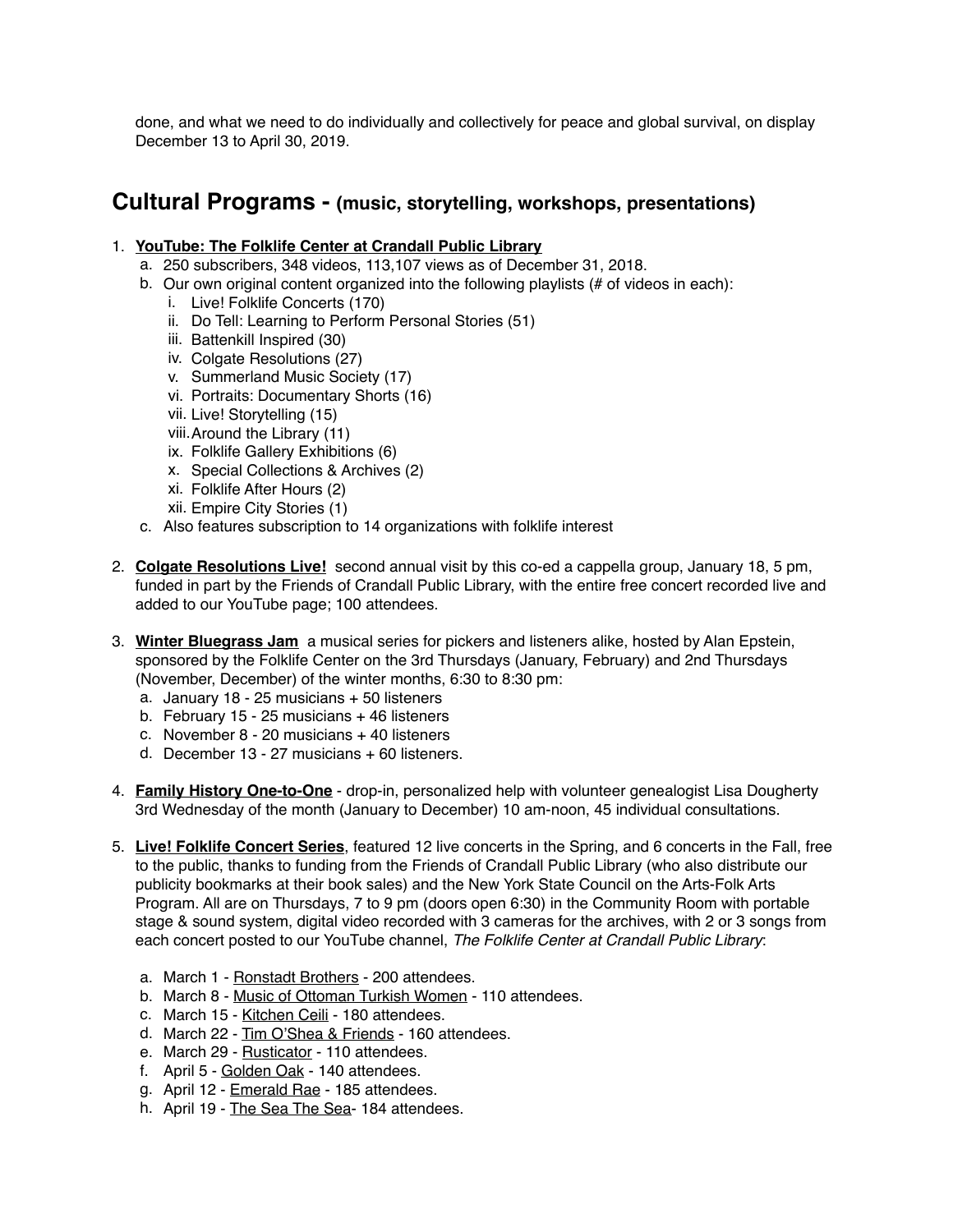- i. April 26 Che Apalache 190 attendees.
- j. May 3 Nordic Fiddlers Bloc (Norway, Sweden, Sheltland Islands) 184 attendees.
- k. May 10 Fara (Scotland) 190 attendees.
- l. May 17 Techung with Tenzin (Tibet) 130 attendees
- m. September 6 Ryanhood 145 attendees.
- n. September 13 Quickstep- 205 attendees.
- o. September 20 Imar- 210 attendees.
- p. September 27 Marty Wendell 130 attendees.
- q. October 11 Maivish 175 attendees.
- r. October 26 Julin & Epstein 175 attendees.
- 6. **Battenkill Inspired: The Flow of Creativity, Ingenuity, & the River** an original documentary video series based on a 2015 Folklife Gallery exhibition that celebrates art and culture along the Battenkill watershed.
	- a. Videos were released weekly beginning in mid-February to our YouTube page and promoted through social media, and leading to the placement of the 30-part series on touchscreen iPad kiosks at community locations (including Greenwich Library, Historic Salem Courthouse Community Center, Roundhouse Bakery Cafe (Cambridge), Gardenworks (Hebron), and temporary sites at the Battenkill Conservancy, Akland Family Farm and Washington County Fair.
	- b. Special thanks to all the participants, and especially to Hannah DeGarmo, one-time intern and then volunteer, becoming a hired media consultant on the project responsible for many of the later episodes and the social media promotion.
- 7. **Red Flag! Identifying Preservation Needs While Processing Collections** hosted the DHPSNY (Documentary Heritage and Preservation Services of New York) workshop on Wednesday, April 18, 9:30 am - 3:30 pm - 32 attendees.
- 8. **Researching the People of the Feeder Canal** illustrated presentation by Erica Wolfe Burke for Lakes to Locks Passage, May 19, 5 attendees.
- 9. **Author talk & booksigning** *Animated Feather Duster* by Maury Thompson, June 4, 50 attendees.
- 10.**Summertime Music Society** indoor chamber music series presented free to the public on Thursdays at 7 pm (doors open 6:30), curated by Summerland Music Society's Carol Minor and Christopher Bush, and presented in partnership with the Folklife Center, and funded in part by Friends of Crandall Public Library:
	- a. July 12 Cabrini Trio music of Mendelssohn, Brahms, Beethoven, Schubert, Weill, 100 attendees.
	- b. July 13 Let's Dance, family concert with the Cabrini Trio (Friday morning) 35 attendees.
	- c. July 26 Folklife Fantasy, world premiere of *Bujeo* by Panamanian composer Emiliano Pardo-Tristan, commissioned by Summerland and Crandall with funding from the Touba Family Foundation, to celebrate the library's 125th, plus folk song-inspired works by Sheng, Schumann, Vaughn Williams, D'Rivera, 90 attendees.
	- d. August 9 The Mysterious Lady (1928) classic silent movie thriller starring Greta Carbo with live improvised piano accompaniment by Cary Brown, 95 attendees.
- 11. **Abbie & Will Csaplar Lake George Collection** illustrated talk by Todd DeGarmo to the Northern Lake George Rotary Club at Silver Bay, Tuesday, September 25, 7 pm, 30 attendees.
- 12.**American Folklore Society presentation** Todd DeGarmo presented *Battenkill Inspired* on the panel, "Public History/Public Folklore: Sharing Perspectives on Shared Authority and Programming" at the 2018 AFS annual meeting, *No Illusions, No Exclusions*, Buffalo, NY, October 17-20, 30 attendees.